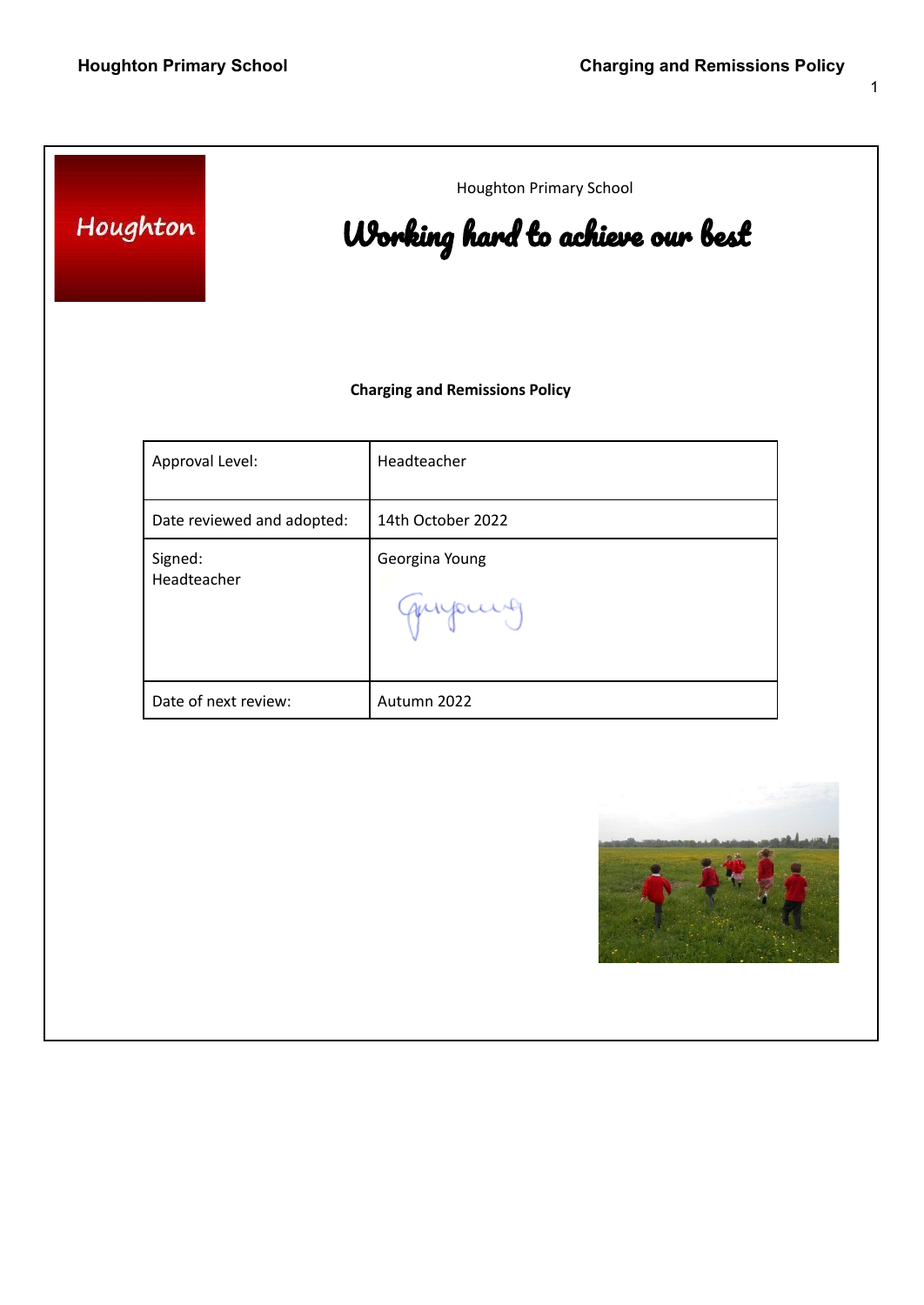2

#### **Contents**

- 1. Aims
- 2. Legislation and guidance
- 3. Definitions
- 4. Roles and Responsibilities
- 5. Where charges cannot be made
- 6. Where charges can be made
- 7. Voluntary contributions
- 8. Activities we charge for
- 9. Remissions
- 10. Monitoring arrangements

#### **1. Aims**

Our school aims to:

- Have robust, clear processes in place for charging and remissions
- Clearly set out the types of activity that can be charged for and when charges will be made

## **2. Legislation and guidance**

This policy is based on advice from the Department for Education (DfE) on charging for school [activities](https://www.gov.uk/government/publications/charging-for-school-activities) and [the](http://www.legislation.gov.uk/ukpga/1996/56/part/VI/chapter/III) [Education](http://www.legislation.gov.uk/ukpga/1996/56/part/VI/chapter/III) Act 1996, sections 449-462 of which set out the law on charging for school activities in England.

# **3. Definitions**

- **Charge**: a fee payable for specifically defined activities
- **Remission**: the cancellation of a charge which would normally be payable

## **4. Roles and responsibilities**

## **4.1 The governing body**

The governing body has overall responsibility for approving the charging and remissions policy, but can delegate this to a committee, an individual governor or the headteacher. The governing body at Houghton Primary School have delegated responsibility to the headteacher, but retain overall responsibility for monitoring the implementation of this policy.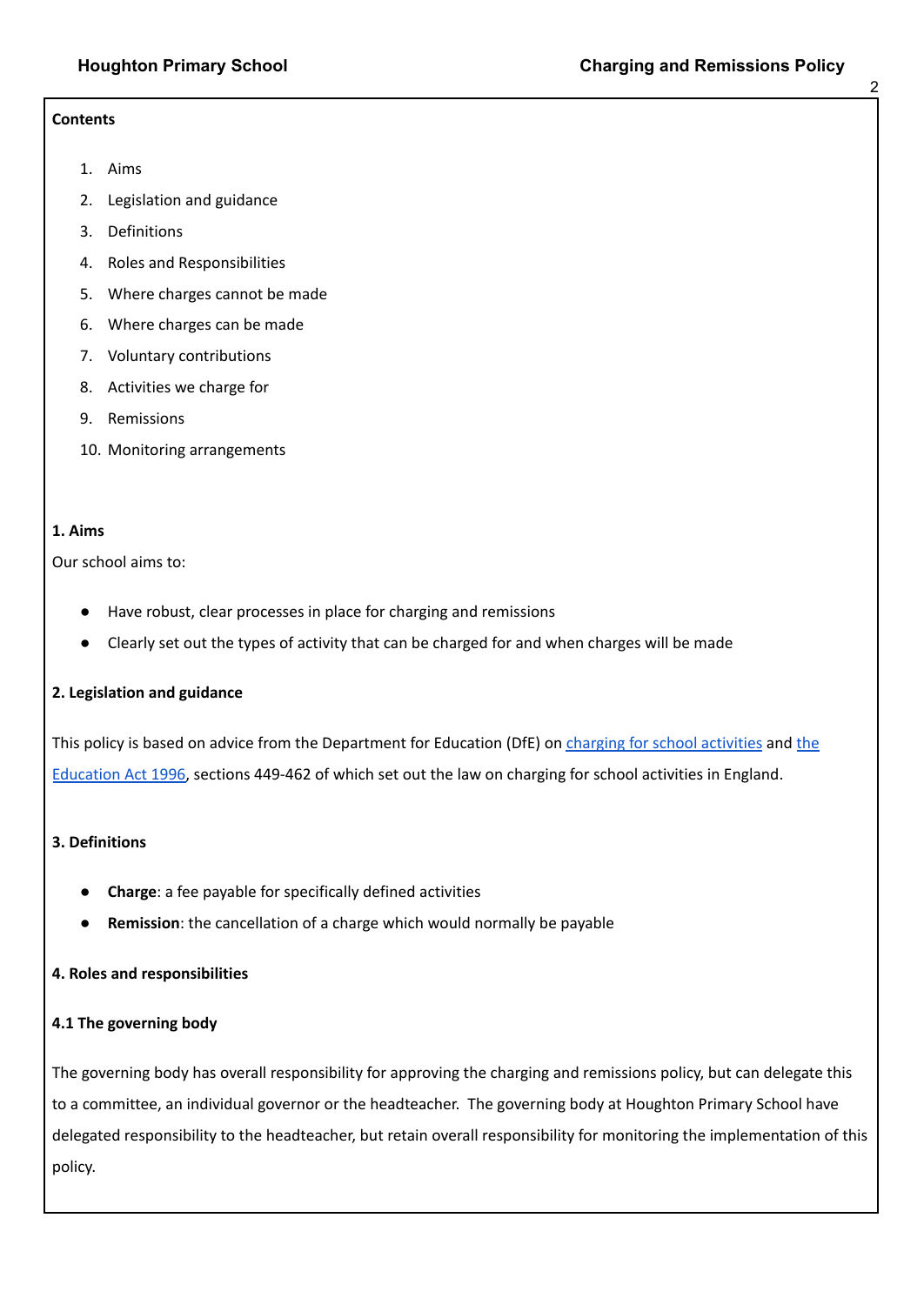#### **4.2 Headteachers**

The headteacher is responsible for ensuring staff are familiar with the charging and remissions policy, and that it is being applied consistently.

## **4.3 Staff**

Staff are responsible for:

- Implementing the charging and remissions policy consistently
- Notifying the headteacher of any specific circumstances which they are unsure about or where they are not certain if the policy applies

The school will provide staff with appropriate training in relation to this policy and its implementation.

#### **4.4 Parents**

The policy is published on the school website. Parents are expected to notify staff or the headteacher of any concerns or queries regarding the charging and remissions policy.

#### **5. Where charges cannot be made**

Below we set out what we **cannot** charge for:

#### **5.1 Education**

- Admission applications
- Education provided during school hours (including the supply of any materials, books, instruments or other equipment)
- Education provided outside school hours if it is part of:
	- The national curriculum
	- A syllabus for a prescribed public examination that the pupil is being prepared for at the school
	- Religious education
- Instrumental or vocal tuition, for pupils learning individually or in groups, unless the tuition is provided at the request of the pupil's parent
- Entry for a prescribed public examination if the pupil has been prepared for it at the school
- Examination re-sit(s) if the pupil is being prepared for the re-sit(s) at the school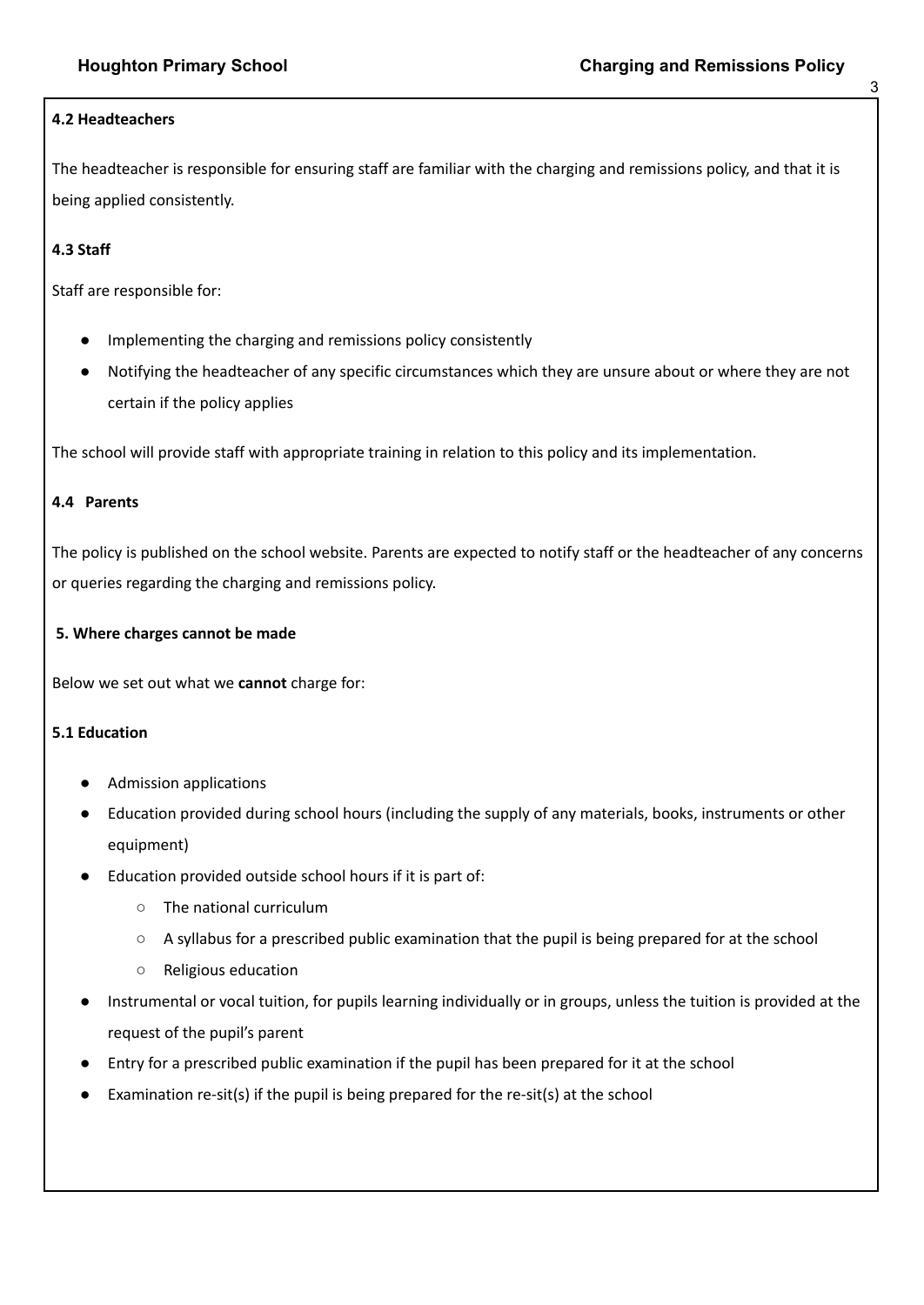#### **5.2 Transport**

- Transporting registered pupils to or from the school premises, where the local authority has a statutory obligation to provide transport
- Transporting registered pupils to other premises where the governing board or local authority has arranged for pupils to be educated
- Transport that enables a pupil to meet an examination requirement when he or she has been prepared for that examination at the school
- Transport provided in connection with an educational visit

## **5.3 Residential visits**

- Education provided on any visit that takes place during school hours
- Education provided on any visit that takes place outside school hours if it is part of:
	- The national curriculum
	- A syllabus for a prescribed public examination that the pupil is being prepared for at the school
	- Religious education
	- Supply teachers to cover for those teachers who are absent from school accompanying pupils on a residential visit

#### **6. Where charges can be made**

Below we set out what we **can** charge for:

## **6.1 Education**

- Any materials, books, instruments or equipment, where the child's parent wishes him or her to own them
- Optional extras (see below)
- Music and vocal tuition, in limited circumstances
- Certain early years provision
- **Community facilities**

#### **6.2 Optional extras**

We are able to charge for activities known as 'optional extras'. In these cases, schools can charge for providing materials, books, instruments or equipment. The following are optional extras: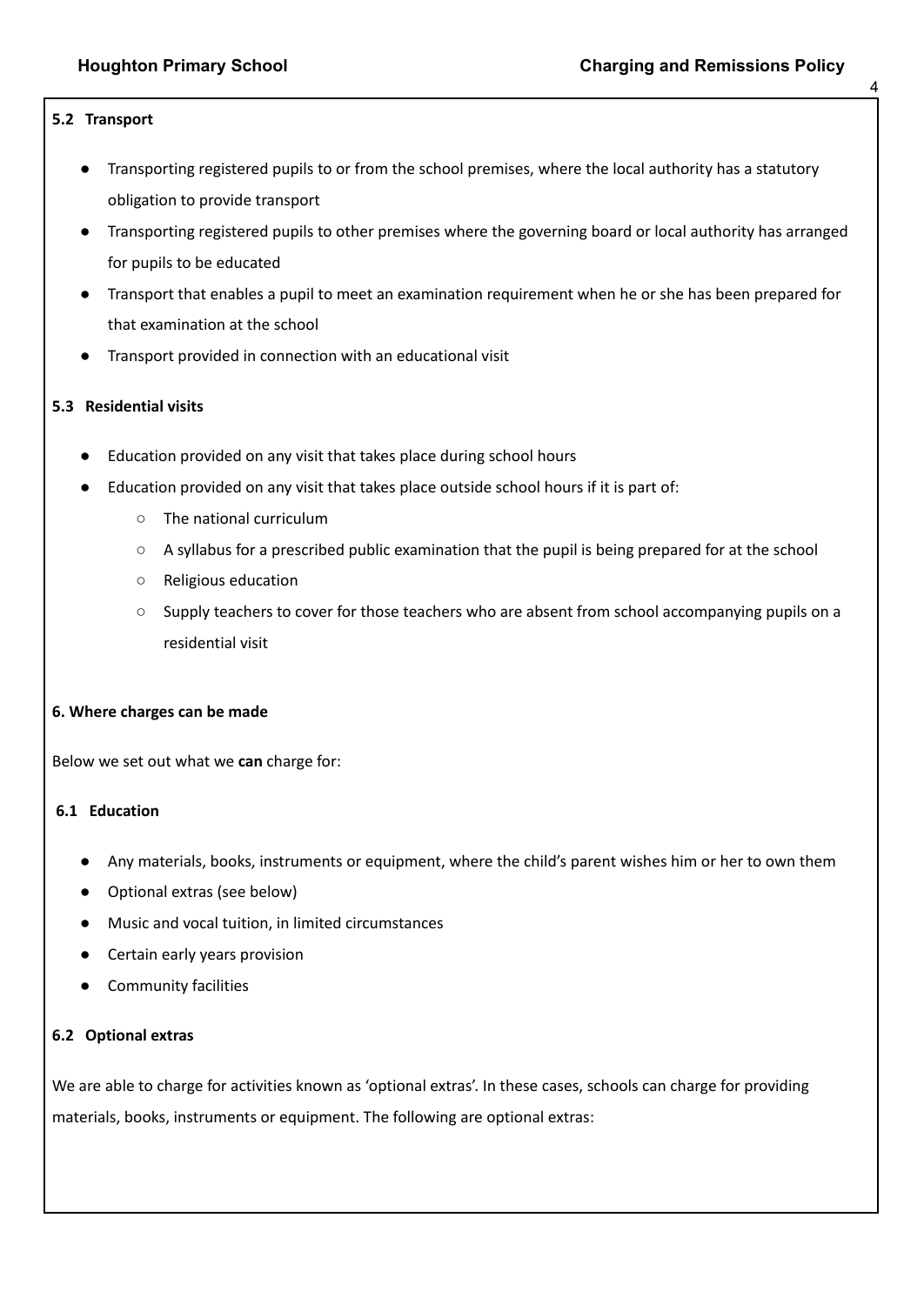- Education provided outside of school time that is not part of:
	- The national curriculum
	- A syllabus for a prescribed public examination that the pupil is being prepared for at the school
	- Religious education
- Examination entry fee(s) if the registered pupil has not been prepared for the examination(s) at the school
- Transport (other than transport that is required to take the pupil to school or to other premises where the local authority or governing board has arranged for the pupil to be provided with education)
- Board and lodging for a pupil on a residential visit
- Extended day services offered to pupils (such as breakfast clubs, after-school clubs, tea and supervised homework sessions)

When calculating the cost of optional extras, an amount may be included in relation to:

- Any materials, books, instruments or equipment provided in connection with the optional extra
- The cost of buildings and accommodation
- Non-teaching staff
- Teaching staff engaged under contracts for services purely to provide an optional extra (including supply teachers engaged specifically to provide the optional extra)
- The cost, or an appropriate proportion of the costs, for teaching staff employed to provide tuition in playing a musical instrument, or vocal tuition, where the tuition is an optional extra

Any charge made in respect of individual pupils will not be greater than the actual cost of providing the optional extra activity, divided equally by the number of pupils participating.

Any charge will not include an element of subsidy for any other pupils who wish to take part in the activity but whose parents are unwilling or unable to pay the full charge.

In cases where a small proportion of the activity takes place during school hours, the charge cannot include the cost of alternative provision for those pupils who do not wish to participate.

Parental agreement is necessary for the provision of an optional extra which is to be charged for.

## **6.3 Music tuition**

Schools can charge for vocal or instrumental tuition provided either individually or to groups of pupils, provided that the tuition is provided at the request of the pupil's parent.

Charges may not exceed the cost of the provision, including the cost of the staff giving the tuition.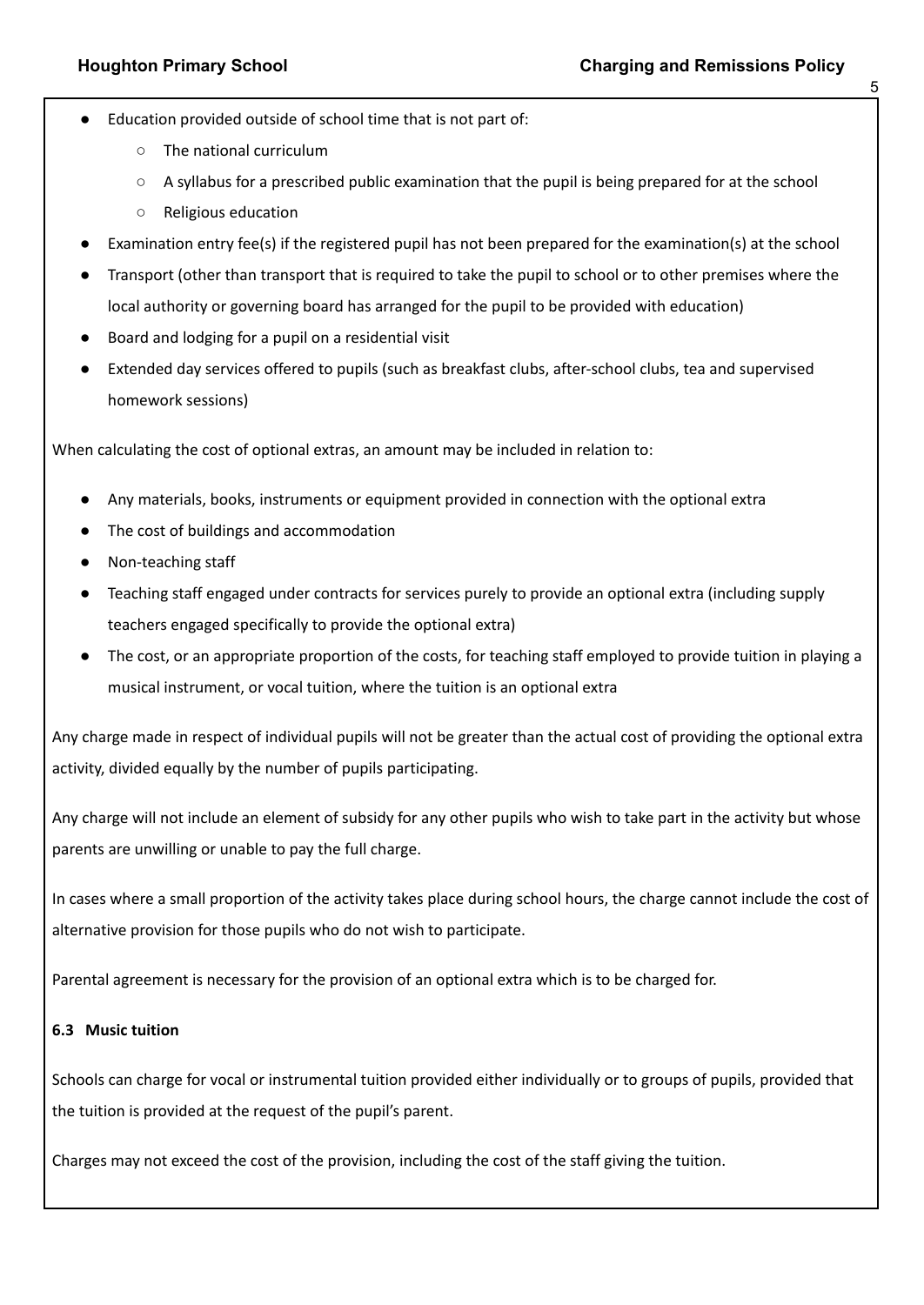Charges cannot be made:

- If the teaching is an essential part of the national curriculum
- If the teaching is provided under the first access to the Key Stage 2 instrumental and vocal tuition programme
- For a pupil who is looked after by a local authority

#### **6.4 Residential visits**

We can charge for board and lodging on residential visits, but the charge must not exceed the actual cost.

# **7. Voluntary contributions**

As an exception to the requirements set out in section 5 of this policy, the school is able to ask for voluntary contributions from parents to fund activities during school hours which would not otherwise be possible.

Some activities for which the school may ask parents for voluntary contributions include:

- Trips to museums or other places of interest
- Visitors to the school who charge for their services e.g. History off the Page
- Swimming lessons
- Costs of transport and from activities
- Other activities during the school day which may benefit/support the children's learning.

There is no obligation for parents to make any contribution, and no child will be excluded from an activity if their **parents are unwilling or unable to pay**.

If the school is unable to raise enough funds for an activity or visit then it will be cancelled.

## **8. Activities we charge for**

The school will charge for the following activities:

● After school clubs which are not funded in other ways (contribution to staffing, resources and utilities costs)

For regular activities, the charges for each activity will be determined by the school business manager and reviewed each term. Parents will be informed of the charges for the coming term in advance.